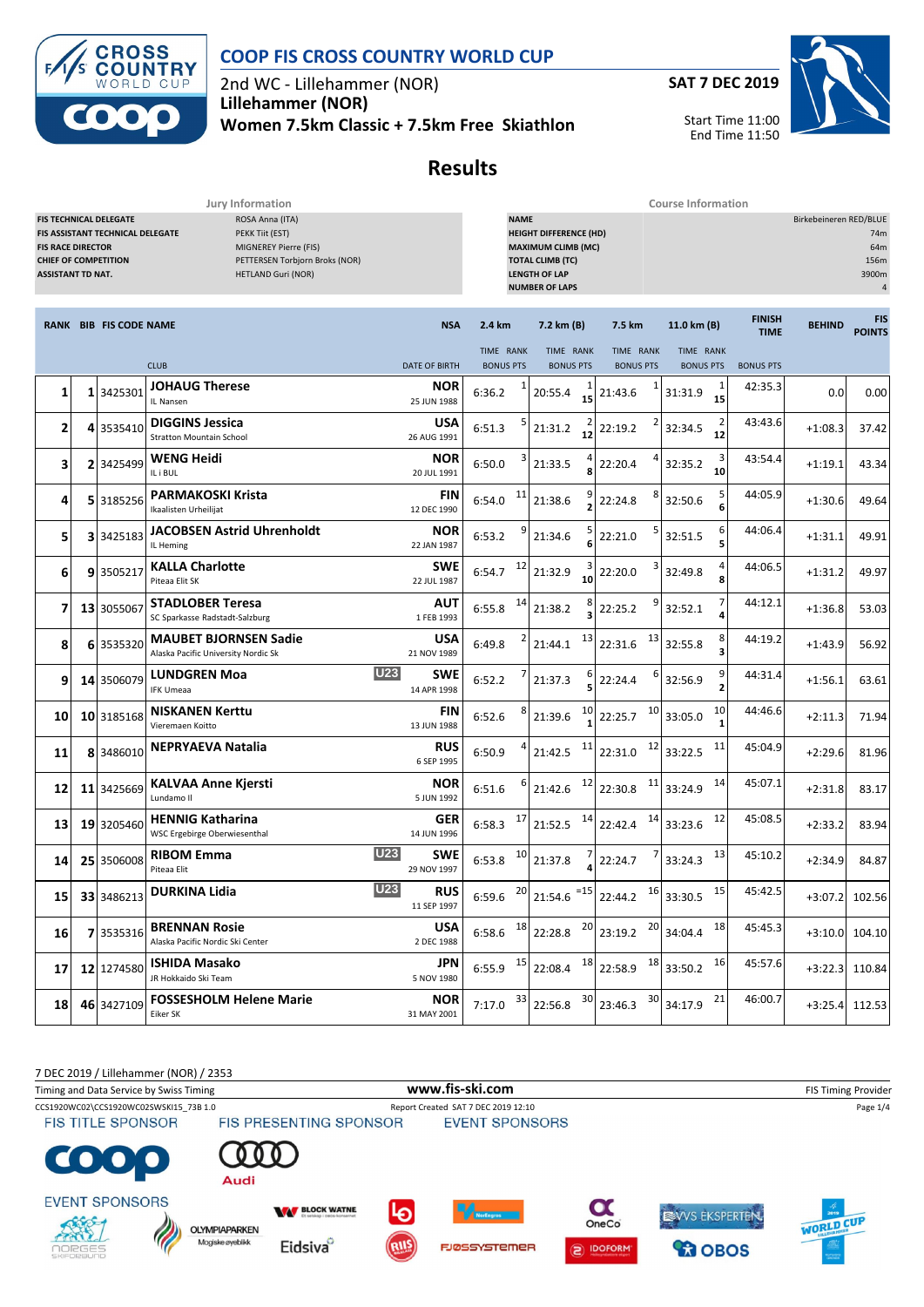

2nd WC - Lillehammer (NOR) **Lillehammer (NOR) Women 7.5km Classic + 7.5km Free Skiathlon**



Start Time 11:00 End Time 11:50

# **Results**

|              | <b>RANK BIB FIS CODE NAME</b> |                                                                | <b>NSA</b>                         | 2.4 km                 | 7.2 km (B)                                                                              | 7.5 km                     | 11.0 km (B)            | <b>FINISH</b><br><b>TIME</b> | <b>BEHIND</b> | <b>FIS</b><br><b>POINTS</b> |
|--------------|-------------------------------|----------------------------------------------------------------|------------------------------------|------------------------|-----------------------------------------------------------------------------------------|----------------------------|------------------------|------------------------------|---------------|-----------------------------|
|              |                               |                                                                |                                    | <b>TIME RANK</b>       | TIME RANK                                                                               | TIME RANK                  | TIME RANK              |                              |               |                             |
|              |                               | <b>CLUB</b><br><b>SUNDLING Jonna</b>                           | <b>DATE OF BIRTH</b><br><b>SWE</b> | <b>BONUS PTS</b>       | <b>BONUS PTS</b>                                                                        | <b>BONUS PTS</b><br>15     | <b>BONUS PTS</b><br>17 | <b>BONUS PTS</b><br>46:01.6  |               |                             |
| 19           | 15 3505809                    | Piteaa Elit SK                                                 | 28 DEC 1994                        | $16 \mid$<br>6:56.9    | $21:54.6$ <sup>=15</sup>                                                                | 22:43.1                    | 33:54.4                |                              | $+3:26.3$     | 113.03                      |
| 20           | 20 3485862                    | <b>ZHAMBALOVA Alisa</b>                                        | <b>RUS</b><br>13 SEP 1994          | 7:06.8                 | $25$ 22:27.9                                                                            | 19<br>$\frac{19}{23:18.1}$ | 20<br>34:16.5          | 46:04.6                      | $+3:29.3$     | 114.67                      |
| <b>PF 21</b> | 35 3425355                    | <b>SLIND Silje Oeyre</b><br>Oppdal IL                          | <b>NOR</b><br>9 FEB 1988           | 7:17.7                 | $\begin{array}{ c c c c c }\n \hline\n & 22:41.7 & 24 & 23:30.7\n \hline\n \end{array}$ | 24                         | 23<br>34:26.9          | 46:08.5                      | $+3:33.2$     | 116.81                      |
| <b>PF 22</b> | 40 3426200                    | <b>WENG Lotta Udnes</b><br>Nes Ski                             | <b>NOR</b><br>29 SEP 1996          | $7:05.2$ <sup>22</sup> | $22:36.4$ <sup>21</sup> 23:26.8                                                         | 23                         | 26<br>34:29.2          | 46:08.6                      | $+3:33.3$     | 116.86                      |
| 23           | 39 3195219                    | <b>CLAUDEL Delphine</b><br>La Bressaude                        | FRA<br>23 MAR 1996                 | 7:11.5                 | $\frac{29}{22:46.9}$                                                                    | 28<br>$\frac{28}{23:35.5}$ | 22<br>34:25.9          | 46:09.1                      | $+3:33.8$     | 117.14                      |
| 24           | 30 3486314                    | <b>KIRPICHENKO Yana</b>                                        | <b>RUS</b><br>22 JAN 1996          | 7:19.1                 | $\frac{38}{22:43.8}$ = 26 23:32.0                                                       | 26                         | 25<br>34:28.5          | 46:10.5                      | $+3:35.2$     | 117.90                      |
| 25           | 18 3425421                    | <b>HAGA Ragnhild</b><br>Aasen IL                               | <b>NOR</b><br>12 FEB 1991          | 7:20.4                 | $\begin{array}{ c c c c c c } \hline 42 & 23:09.7 & & 23:58.1 \\ \hline \end{array}$    | 34                         | 30<br>34:42.7          | 46:15.0                      | $+3:39.7$     | 120.37                      |
| 26           | 34 3185137                    | <b>KYLLOENEN Anne</b><br>Kainuun Hiihtoseura                   | <b>FIN</b><br>30 NOV 1987          | 7:06.0                 | 23<br>$23$ 22:38.4                                                                      | 21<br>23:25.9              | 24<br>34:27.5          | 46:15.3                      | $+3:40.0$     | 120.53                      |
| 27           | 22 3185114                    | <b>MONONEN Laura</b><br>Hameenlinnan Hiihtoseura               | <b>FIN</b><br>5 OCT 1984           | 7:03.2                 | 22<br>$21$ 22:37.3                                                                      | 22<br>23:26.5              | 28<br>34:31.2          | 46:31.0                      | $+3:55.7$     | 129.14                      |
| 28           | 52 3426431                    | <b>U23</b><br><b>SIMPSON-LARSEN Karoline</b><br>Il Vargar      | <b>NOR</b><br>4 AUG 1997           | 34<br>7:17.2           | 23:00.6                                                                                 | $\frac{31}{23:50.8}$<br>31 | 29<br>34:33.8          | 46:31.5                      | $+3:56.2$     | 129.41                      |
| 29           | 23 3185579                    | <b>MATINTALO Johanna</b><br>Poeytyaen Urheilijat               | <b>FIN</b><br>11 DEC 1996          | 19<br>6:59.0           | $21:58.0$ $17$ 22:48.1                                                                  | 17                         | 19<br>34:06.8          | 46:34.6                      | $+3:59.3$     | 131.11                      |
| 30           | 31 3486232                    | <b>GOLOVAN Diana</b>                                           | <b>RUS</b><br>9 APR 1994           | 7:15.5 $31$            | $22:43.8$ <sup>=26</sup>                                                                | 27<br>23:35.0              | 27<br>34:30.6          | 46:36.5                      | $+4:01.2$     | 132.15                      |
| 31           | 26 3485849                    | NECHAEVSKAYA Anna                                              | <b>RUS</b><br>21 AUG 1991          | 49<br>7:25.6           | 39<br>23:13.4                                                                           | 39<br>24:04.4              | 35<br>34:54.2          | 46:42.3                      | $+4:07.0$     | 135.33                      |
| 32           | 38 3675066                    | <b>U23</b><br><b>TYULENEVA Valeriya</b>                        | <b>KAZ</b><br>27 SEP 1997          | 40<br>7:19.9           | 38<br>23:11.1                                                                           | 38<br>24:01.5              | 31<br>34:47.7          | 46:42.4                      | $+4:07.1$     | 135.38                      |
| 33           | 43 3535448                    | <b>FRANKOWSKI Rosie</b><br>Alaska Pacific University Nordic Sk | <b>USA</b><br>30 JUL 1991          | 7:20.2                 | 32<br>23:04.0                                                                           | 32<br>23:57.3              | 33<br>34:51.8          | 46:49.4                      | $+4:14.1$     | 139.22                      |
| 34           | 44 3426110                    | <b>SMEDAAS Magni</b><br>Lillehammer Skiklub                    | NOR<br>17 JUN 1995                 | 47<br>7:24.3           | 46<br>23:30.7                                                                           | 46<br>24:22.2              | 38<br>35:06.6          | 46:50.6                      | $+4:15.3$     | 139.87                      |
| 35           | 16 3505956                    | <b>ROENNLUND Elina</b><br>Ifk Umeaa                            | <b>SWE</b><br>14 OCT 1996          | 7:08.7                 | $26$ 23:15.8<br>41                                                                      | 40<br>24:05.1              | 39<br>35:07.5          | 46:55.0                      | $+4:19.7$     | 142.28                      |
| 36           |                               | 21 3205407 FINK Pia<br>SV Bremelau                             | <b>GER</b><br>10 JUL 1995          |                        | 7:09.3 $^{27}$ 22:50.3 $^{29}$ 23:39.2 $^{29}$ 34:53.4                                  |                            | 34                     | 47:10.1                      |               | +4:34.8 150.56              |
| 37           | 28 3485490                    | <b>TSAREVA Olga</b>                                            | <b>RUS</b><br>25 JAN 1990          | 7:09.9                 | $\begin{array}{ c c c c c c c c } \hline 28 & 23:09.7 & & 24:00.3 \hline \end{array}$   |                            | 37<br>35:02.9          | 47:11.1                      | $+4:35.8$     | 151.11                      |
| 38           | 48 3426535                    | <b>U23</b><br><b>KNUDSEN Tiril Liverud</b><br>Konnerud II      | <b>NOR</b><br>31 AUG 1998          | 39<br>7:19.7           | 43<br>23:19.1                                                                           | 43<br>24:09.4              | 36<br>35:00.9          | 47:11.6                      | $+4:36.3$     | 151.38                      |
| 39           | 17 3505675                    | <b>SETTLIN Evelina</b><br>Hudiksvalls If                       | <b>SWE</b><br>5 JUN 1992           | 6:54.9                 | $\begin{array}{c c} 13 & 22:42.9 \end{array}$<br>25                                     | 25<br>23:31.1              | 32<br>34:50.7          | 47:25.0                      | $+4:49.7$     | 158.72                      |
| 40           | 51 3426383                    | <b>U23</b><br><b>HARVIKEN Johanne Hauge</b><br>Strandbygda II  | <b>NOR</b><br>12 SEP 1997          | 37<br>7:18.8           | 34<br>23:08.0                                                                           | 35<br>23:58.4              | 40<br>35:10.3          | 47:33.5                      | $+4:58.2$     | 163.38                      |

7 DEC 2019 / Lillehammer (NOR) / 2353

Timing and Data Service by Swiss Timing **WWW.fis-Ski.com www.fis-ski.com** FIS Timing Provider

Á

CCS1920WC02\CCS1920WC02SWSKI15\_73B 1.0 Report Created SAT 7 DEC 2019 12:10 Page 2/4<br>FIS TITLE SPONSOR FIS PRESENTING SPONSOR EVENT SPONSORS



**EVENT SPONSORS** 



 $\bullet$ 







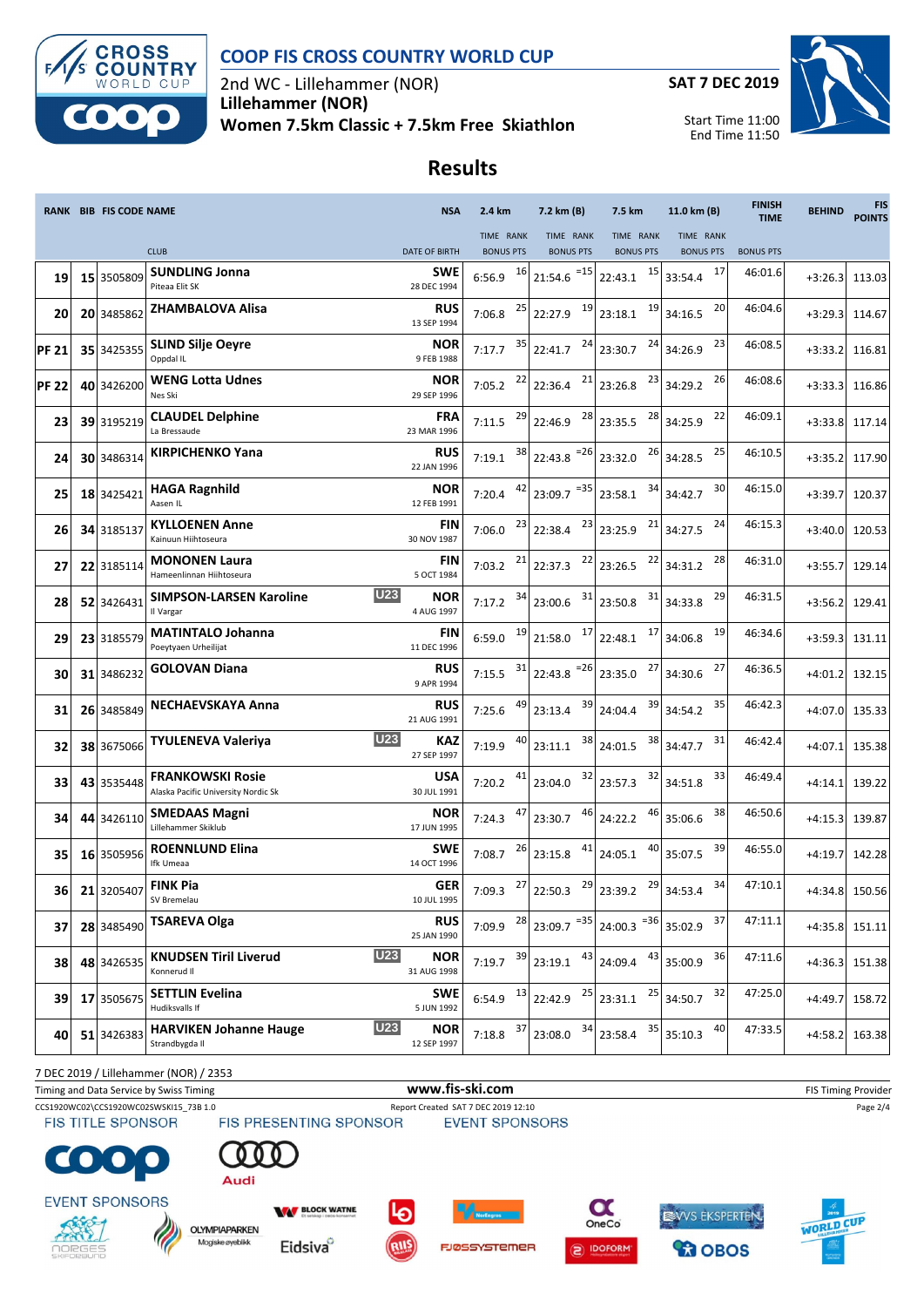

2nd WC - Lillehammer (NOR) **Lillehammer (NOR) Women 7.5km Classic + 7.5km Free Skiathlon**



Start Time 11:00 End Time 11:50

# **Results**

|    | <b>RANK BIB FIS CODE NAME</b> |            | <b>NSA</b>                                                | 2.4 km                                  | 7.2 km (B)                    | 7.5 km                                              | 11.0 km (B)                   | <b>FINISH</b><br><b>TIME</b>  | <b>BEHIND</b>    | <b>FIS</b><br><b>POINTS</b> |        |
|----|-------------------------------|------------|-----------------------------------------------------------|-----------------------------------------|-------------------------------|-----------------------------------------------------|-------------------------------|-------------------------------|------------------|-----------------------------|--------|
|    |                               |            | <b>CLUB</b>                                               | <b>DATE OF BIRTH</b>                    | TIME RANK<br><b>BONUS PTS</b> | TIME RANK<br><b>BONUS PTS</b>                       | TIME RANK<br><b>BONUS PTS</b> | TIME RANK<br><b>BONUS PTS</b> | <b>BONUS PTS</b> |                             |        |
| 41 |                               | 36 3675035 | <b>SHEVCHENKO Anna</b>                                    | <b>KAZ</b><br>4 AUG 1993                | 7:21.6                        | 42<br>23:18.6                                       | 42<br>24:09.1                 | 41<br>35:23.1                 | 47:54.3          | $+5:19.0$                   | 174.77 |
| 42 |                               | 53 3125046 | LI Xin                                                    | <b>CHN</b><br>31 JUL 1992               | 7:23.4                        | 47<br>$46$ 23:31.2                                  | 47<br>24:23.0                 | 45<br>35:44.6                 | 48:05.7          | $+5:30.4$                   | 181.02 |
| 43 |                               | 54 3125082 | <b>CHI Chunxue</b>                                        | <b>U23</b><br><b>CHN</b><br>4 JAN 1998  | 7:25.9                        | $\frac{50}{23:45.7}$<br>48                          | 48<br>24:38.0                 | 47<br>35:58.7                 | 48:10.0          | $+5:34.7$                   | 183.38 |
| 44 |                               | 49 3426149 | <b>SKAANES Marte</b><br>Strindheim II                     | <b>NOR</b><br>10 SEP 1996               | 45<br>7:23.2                  | 45<br>23:24.5                                       | 45<br>24:16.8                 | 44<br>35:43.5                 | 48:10.3          | $+5:35.0$                   | 183.54 |
| 45 |                               | 29 3205491 | <b>FRAEBEL Antonia</b><br>WSV Asbach                      | <b>U23</b><br><b>GER</b><br>25 JAN 1997 | 7:15.8                        | 33<br>$\frac{32}{23:07.4}$                          | 33<br>23:57.7                 | 42<br>35:39.4                 | 48:10.9          | $+5:35.6$                   | 183.87 |
| 46 |                               | 37 3535385 | <b>PATTERSON Caitlin</b><br>Craftsbury Nordic Ski Club    | <b>USA</b><br>30 JAN 1990               | 7:24.4                        | 49<br>48 23:47.5                                    | 49<br>24:38.8                 | 46<br>35:57.0                 | 48:11.3          | $+5:36.0$                   | 184.09 |
| 47 |                               | 50 3675049 | <b>BYKOVA Irina</b>                                       | <b>KAZ</b><br>6 JUL 1993                | 7:18.3                        | 37<br>$36$ 23:10.4                                  | $24:00.3$ <sup>=36</sup>      | 43<br>35:39.6                 | 48:12.2          | $+5:36.9$                   | 184.58 |
| 48 |                               | 32 3195250 | <b>CHAMIOT MAITRAL Laura</b><br>C.S des saisies           | <b>U23</b><br><b>FRA</b><br>10 APR 1998 | 7:06.5                        | 40<br>$24$ 23:15.3                                  | 41<br>24:06.0                 | 49<br>36:08.6                 | 48:42.2          | $+6:06.9$                   | 201.02 |
| 49 |                               | 45 3675036 | <b>MANDRIKA Olga</b>                                      | <b>KAZ</b><br>17 JUN 1993               | 7:28.5                        | 50<br>$\begin{array}{c c} 51 & 24:19.5 \end{array}$ | 50<br>25:16.2                 | 50<br>36:35.2                 | 48:44.4          | $+6:09.1$                   | 202.22 |
| 50 |                               | 42 3195253 | <b>DUCORDEAU Juliette</b><br>C.S nordique villard de lans | <b>FRA</b><br>22 DEC 1998               | 7:15.2                        | $\frac{30}{23:20.8}$<br>44                          | 24:15.5                       | 48<br>$44$ 36:00.6            | 48:58.3          | $+6:23.0$                   | 209.84 |
| 51 |                               | 47 3195224 | <b>BULLE Emilie</b><br>Autrans                            | U23<br><b>FRA</b><br>21 JUL 1997        | 52<br>7:49.4                  | 51<br>25:00.2                                       | 51<br>25:56.1                 | 51<br>37:18.2                 | 50:11.8          | $+7:36.5$                   | 250.11 |

| Did not Finished |                                               |                          |              |  |  |  |  |  |
|------------------|-----------------------------------------------|--------------------------|--------------|--|--|--|--|--|
| 41 3425397       | HARSEM Kathrine Rolsted<br>IL Varden Meraaker | <b>NOR</b><br>7 FEB 1989 | 43<br>7:20.8 |  |  |  |  |  |
|                  |                                               |                          |              |  |  |  |  |  |

| Did not Start |                             |             |  |  |  |  |  |
|---------------|-----------------------------|-------------|--|--|--|--|--|
|               | 24 3205434 KREHL Sofie      | <b>GER</b>  |  |  |  |  |  |
|               | SC Oberstdorf               | 22 SEP 1995 |  |  |  |  |  |
|               | 27 3425703 SLIND Kari Oeyre | <b>NOR</b>  |  |  |  |  |  |
|               | Oppdal II                   | 22 OCT 1991 |  |  |  |  |  |

#### **Jury Decision**

| Yellow card - Not following the marked course |                       |                  |                                              |                |               |                          |            |            |            |     |  |  |
|-----------------------------------------------|-----------------------|------------------|----------------------------------------------|----------------|---------------|--------------------------|------------|------------|------------|-----|--|--|
| MANDRIKA Olga                                 | <b>KAZ</b>            |                  | ICR 343.6 - Did not follow the marked course |                |               |                          |            |            |            |     |  |  |
|                                               |                       |                  | <b>TEMPERATURES</b>                          |                |               | <b>COMPETITORS / NSA</b> |            |            |            |     |  |  |
| <b>WEATHER</b>                                | <b>SNOW CONDITION</b> | <b>AIR</b>       | SNOW                                         | <b>ENTRIES</b> | <b>RANKED</b> | <b>DNS</b>               | <b>DNF</b> | <b>DSQ</b> | <b>DQB</b> | LAP |  |  |
| Few clouds                                    | Packed                | $-1.5^{\circ}$ C | $-2.5^{\circ}$ C                             | 54/11          | 51/11         | 2/2                      | 1/1        | 0/0        | 0/0        | 0/0 |  |  |

#### 7 DEC 2019 / Lillehammer (NOR) / 2353 Timing and Data Service by Swiss Timing **WWW.fis-Ski.com WWW.fis-Ski.com** FIS Timing Provider CCS1920WC02\CCS1920WC02SWSKI15\_73B 1.0 Report Created SAT 7 DEC 2019 12:10 Page 3/4<br>FIS TITLE SPONSOR FIS PRESENTING SPONSOR EVENT SPONSORS  $\bullet$ Audi **EVENT SPONSORS**  $\boldsymbol{\alpha}$ **WAY BLOCK WATNE** EWVS EKSPERTEN. WORLD CUP OneCo **OLYMPIAPARKEN** Á Magiske øyeblikk Eidsiva **FJØSSYSTEMER** DOFORM *<u>CO</u>* OBOS